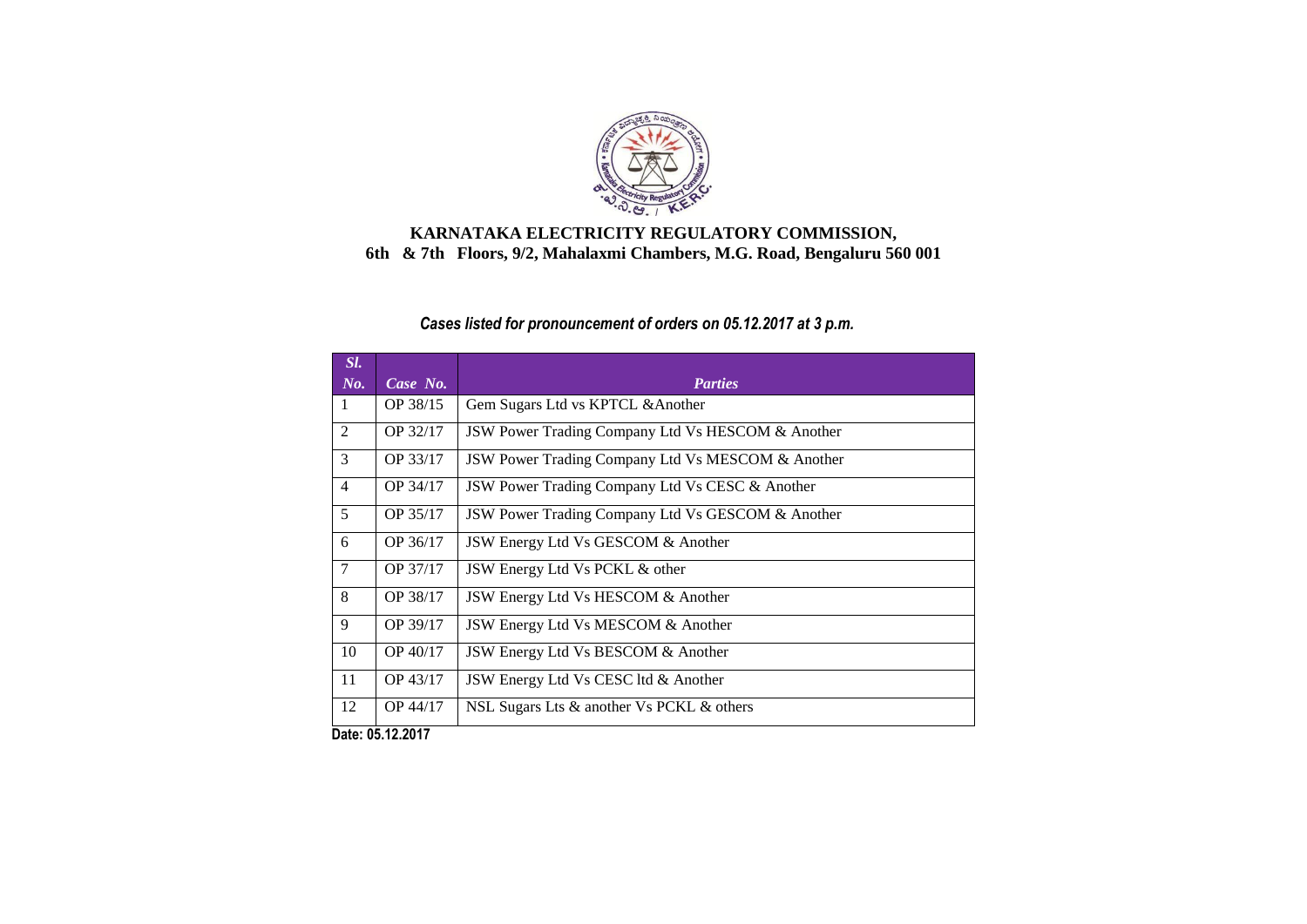# **Cases listed for pronouncement of Orders on 05.12.2017 at 3.00 P.M.:**

| $Sl$ . <i>No.</i>           | Case No.      | <b>Parties</b>                      |  |  |
|-----------------------------|---------------|-------------------------------------|--|--|
|                             | OP No.22/2016 | Unnathi Projects Ltd. Vs BESCOM     |  |  |
| $\mathcal{D}_{\mathcal{L}}$ | OP No.23/2016 | Unnathi Projects Ltd. Vs BESCOM     |  |  |
| 3                           | OP No.24/2016 | Unnathi Projects Ltd. Vs BESCOM     |  |  |
| 4                           | OP No.45/2017 | Mahur Foods and Beverages Vs GESCOM |  |  |
| Dated.04.12.2017            |               |                                     |  |  |

### **Cases listed on 05.12.2017 at 3 p.m.**

| Sl. No         | Case      | <b>Subject</b>            | <b>Parties</b>                         | <b>Advocate</b>      |                   | <b>Remarks</b> |
|----------------|-----------|---------------------------|----------------------------------------|----------------------|-------------------|----------------|
|                |           |                           |                                        | <b>Petitioner</b>    | <b>Respondent</b> |                |
|                | OP 207/17 | <b>Illegal Deductions</b> | Nirani Sugars Ltd Vs PCKL & Others     | Navayana Law Offices |                   | Admission      |
| 2              | OP 208/17 | Payment for Energy        | Amplus Power Solutions Pvt Ltd Vs SLDC | <b>HAS Advocates</b> |                   | Admission      |
|                |           | Injected                  | & Others                               |                      |                   |                |
| 3              | OP 210/17 | <b>Extension of Time</b>  | Kodangal Solar Parks Pvt Ltd Vs BESCOM | Navayana Law Offices |                   | Admission      |
|                |           |                           | & Others                               |                      |                   |                |
| $\overline{4}$ | OP 211/17 | <b>Extension of Time</b>  | Adani Green Energy (UP) Ltd Vs         | Navayana Law Offices |                   | Admission      |
|                |           |                           | <b>BESCOM &amp; Others</b>             |                      |                   |                |
| 5              | OP 212/17 | <b>Extension of Time</b>  | SEI Aditi Power Pvt Ltd & Others Vs    | Maths Law Associates |                   | Admission      |
|                |           |                           | <b>BESCOM</b>                          |                      |                   |                |
| 6              | OP 214/17 | <b>Extension of Time</b>  | Aadyaarush Power Projects Pvt Ltd Vs   | Navayana Law Offices |                   | Admission      |
|                |           |                           | <b>BESCOM &amp; Others</b>             |                      |                   |                |
| $\overline{7}$ | OP 190/17 | Extension of time         | Jansi Lakshmi Vs GESCOM & others       | Tapasya Law Chambers |                   | Admission      |
| 8              | OP 191/17 | $-do-$                    | Trinada Kumari VS GESCOM & Others      | Tapasya Law Chambers |                   | Admission      |
| 9              | OP 93/17  | <b>Extension of Time</b>  | SRC Company Infra Pvt Ltd VS GESCOM    | Navayana Law Offices | <b>ALMT</b> Legal | Hearing        |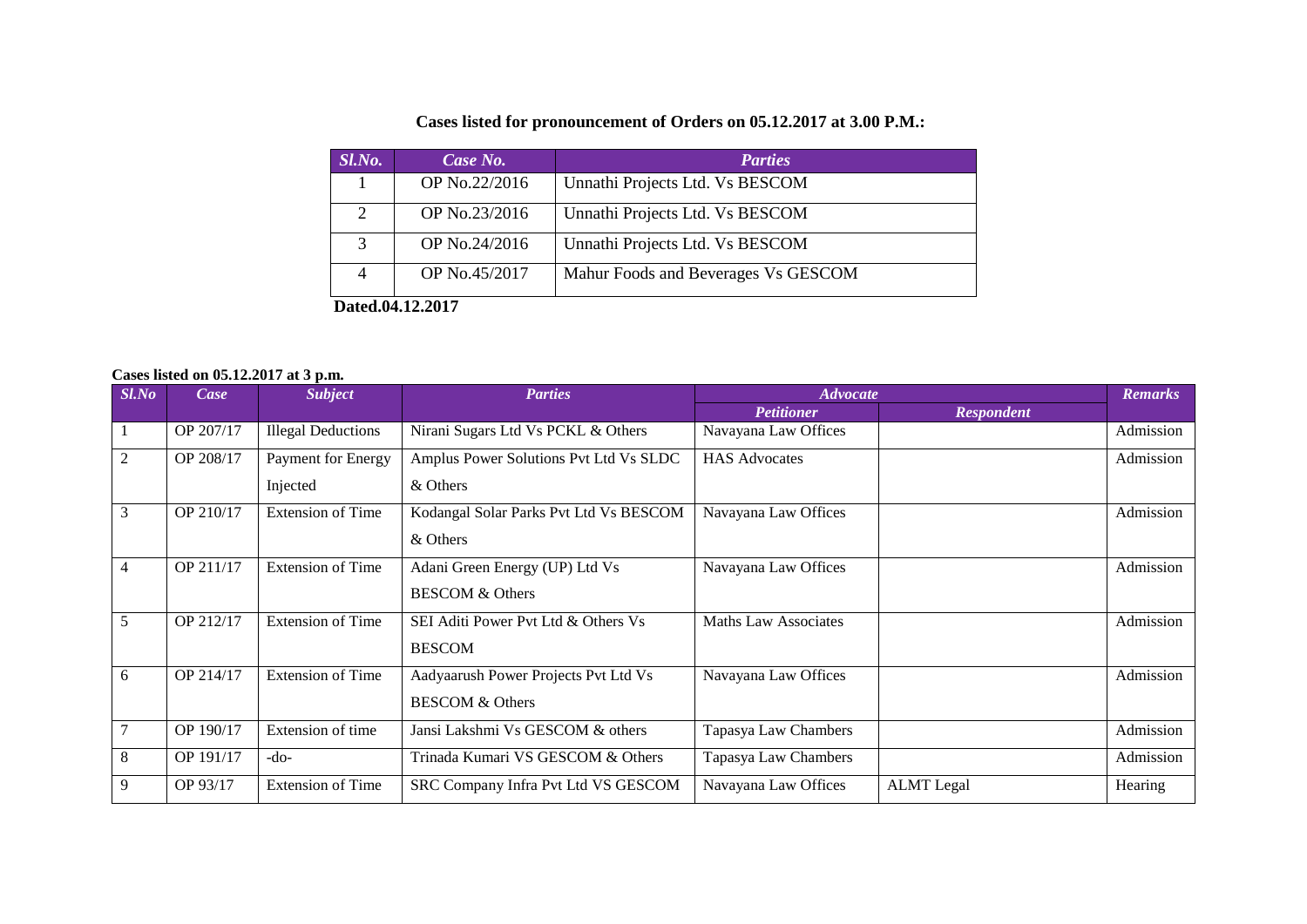| $\overline{10}$ | OP 142/17 | <b>Extension of Time</b>  | Mrs. Lalitha Prakash Vs BESCOM       | Sri.M.S.Raghavendra  | Just Law                           | Hearing    |
|-----------------|-----------|---------------------------|--------------------------------------|----------------------|------------------------------------|------------|
|                 |           |                           |                                      | Prasad               |                                    |            |
| 11              | OP 143/17 | <b>Extension of Time</b>  | Mrs. Lalitha Prakash Vs BESCOM       | Sri.M.S.Raghavendra  | Just Law                           | Hearing    |
|                 |           |                           |                                      | Prasad               |                                    |            |
| 12              | OP 194/17 | $-do-$                    | Solantra Pvt Ltd Vs KREDL & Others   | Navayana Law Offices | Sri Rakshith Jois Y.P for R-1      | Hearing    |
| 13              | OP 195/17 | $-do-$                    | Insolexo Pvt Ltd Vs KREDL & Others   | Navayana Law Offices | Sri Rakshith Jois Y.P for R-1      | Hearing    |
| 14              | OP 196/17 | $-do-$                    | Soura Shakthi Energy Pvt Ltd Vs CESC | Navayana Law Offices | Just Law                           | Hearing    |
| 15              | OP 197/17 | $-do-$                    | Heliocore Pvt Ltd Vs KREDL & Others  | Navayana Law Offices | Sri Rakshith Jois Y.P for R-1;     | Hearing    |
|                 |           |                           |                                      |                      | Just Law for R-2,4.                |            |
| 16              | OP 92/16  | <b>Illegal</b> deductions | Athani Sugars Ltd vs PCKL & others   | Navayana Law Offices | Just Law for R-1, R-2, R-3, R-5;   | Hearing    |
|                 |           |                           |                                      |                      | Indus Law for R-4.                 |            |
| 17              | OP 92/17  | Payment                   | Smt A. Shushmashree Vs GESCOM        | Navayana Law Offices | <b>ALMT</b> Legal                  | Hearing    |
| 18              | OP 85/17  | Extension of time         | Mepgen Solar Pvt Ltd Vs BESCOM       | Navayana Law Offices | Just Law                           | Hearing    |
|                 |           |                           |                                      |                      |                                    |            |
| 19              | OP 181/17 | Approval of PPA           | RBRK Investment Ltd Vs HESCOM        | Party in Person      |                                    | Hearing on |
|                 |           |                           |                                      |                      |                                    | admission  |
| 20              | OP 182/17 | Approval of PPA           | <b>RBRK</b> Investment Ltd Vs HESCOM | $-do-$               |                                    | $-do-$     |
| 21              | RP 9/17   | Review of order           | BESCOM & Others Vs NSL Sugars Ltd &  | Just Law             | Navayana Law Offices for R-1, 2,   | Hearing    |
|                 |           | dated 11.04.17            | others                               |                      | 3, 4, 5, 6, 8, 11, 13, 17, 18, 21; |            |
|                 |           |                           |                                      |                      | Sri Manmohan P.N for R-22          |            |
| 22              | OP 179/17 | <b>SRPTV</b>              | J.V. Sanath Kumar Vs GESCOM & Others | Tapasya Law Chambers |                                    | Hearing    |
| 23              | OP 180/17 | <b>SRPTV</b>              | V.Rambabu Vs GESCOM & Others         | Tapasya Law Chambers |                                    | Hearing    |
| 24              | OP 88/17  | Payment                   | Brindavan Hydro Power Pvt Ltd Vs     | Sri M S Raghavendra  | Just Law for R-1 & R-3, Indus      | Hearing    |
|                 |           |                           | <b>BESCOM &amp; Others</b>           | Prasad               | Law for R-2.                       |            |